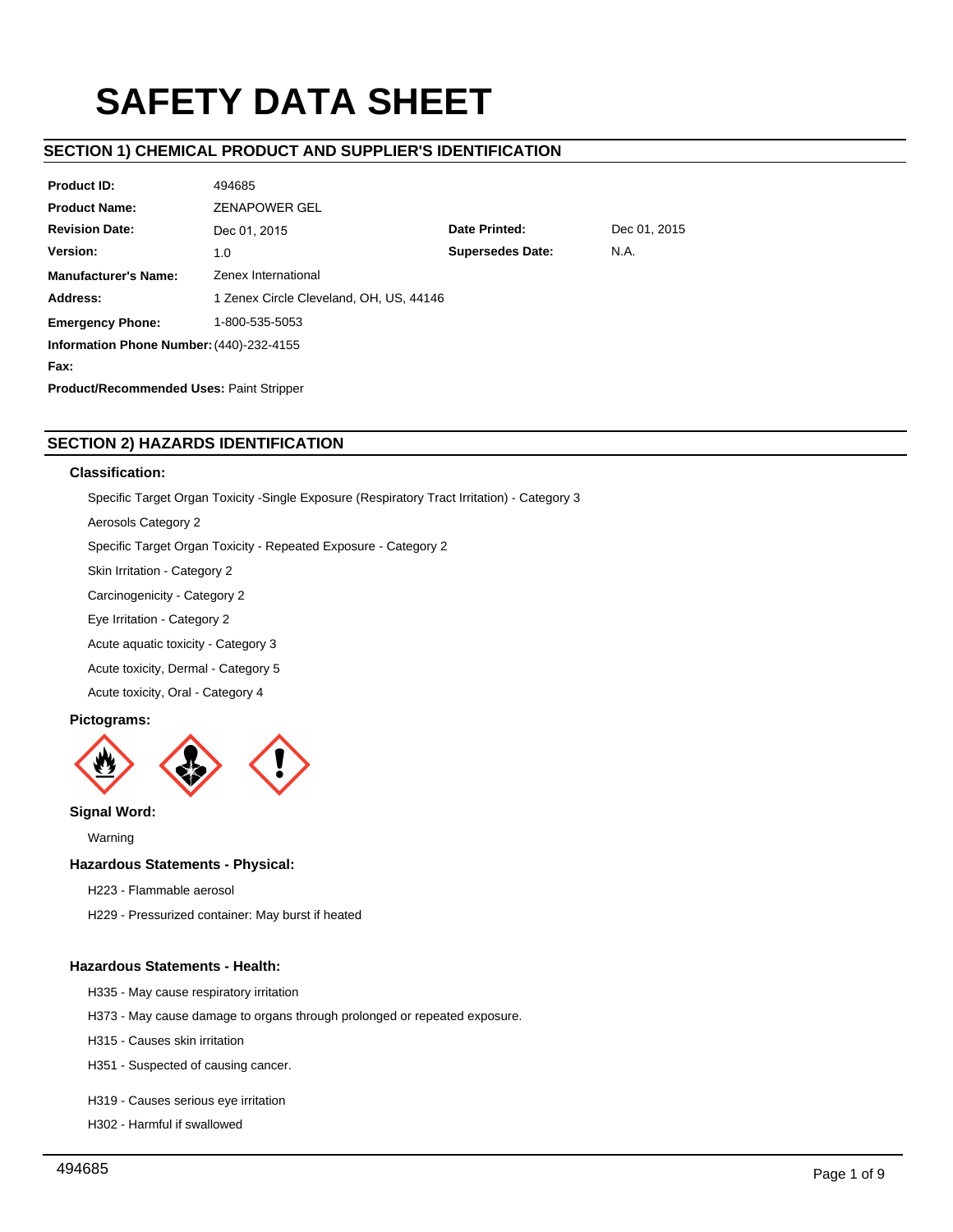### H313 - May be harmful in contact with skin

### **Hazardous Statements - Environmental:**

H402 - Harmful to aquatic life

### **Precautionary Statements - General:**

- P101 If medical advice is needed, have product container or label at hand.
- P102 Keep out of reach of children.
- P103 Read label before use.

### **Precautionary Statements - Prevention:**

- P261 Avoid breathing dust/fume/gas/mist/vapors/spray.
- P271 Use only outdoors or in a well-ventilated area.
- P264 Wash thoroughly after handling.
- P280 Wear protective gloves/eye protection/face protection.
- P273 Avoid release to the environment.
- P210 Keep away from heat, hot surfaces, sparks, open flames and other ignition sources. No smoking.
- P211 Do not spray on an open flame or other ignition source.
- P251 Do not pierce or burn, even after use.

### **Precautionary Statements - Response:**

P304 + P340 - IF INHALED: Remove person to fresh air and keep comfortable for breathing.

- P312 Call a POISON CENTER or doctor/physician if you feel unwell.
- P302 + P352 IF ON SKIN: Wash with plenty of soap and water.
- P332 + P313 If skin irritation occurs: Get medical advice/attention.
- P362 + P364 Take off contaminated clothing and wash it before reuse.
- P308 + P313 IF exposed or concerned: Get medical advice/attention.

P305 + P351 + P338 - IF IN EYES: Rinse cautiously with water for several minutes. Remove contact lenses, if present and easy to do. Continue rinsing.

- P337 + P313 If eye irritation persists: Get medical advice/attention.
- P390 Absorb spillage to prevent material damage.
- P301 + P312 IF SWALLOWED: Call a POISON CENTER or doctor/physician if you feel unwell.

P330 - Rinse mouth.

### **Precautionary Statements - Storage:**

- P403 + P405 Store in a well-ventilated place. Store locked up.
- P410 Protect from sunlight.
- P412 Do not expose to temperatures exceeding 50 °C/122 °F.

### **Precautionary Statements - Disposal:**

P501 - Dispose of contents and container in accordance with all local, regional, national and international regulations.

# **SECTION 3) COMPOSITION / INFORMATION ON INGREDIENTS**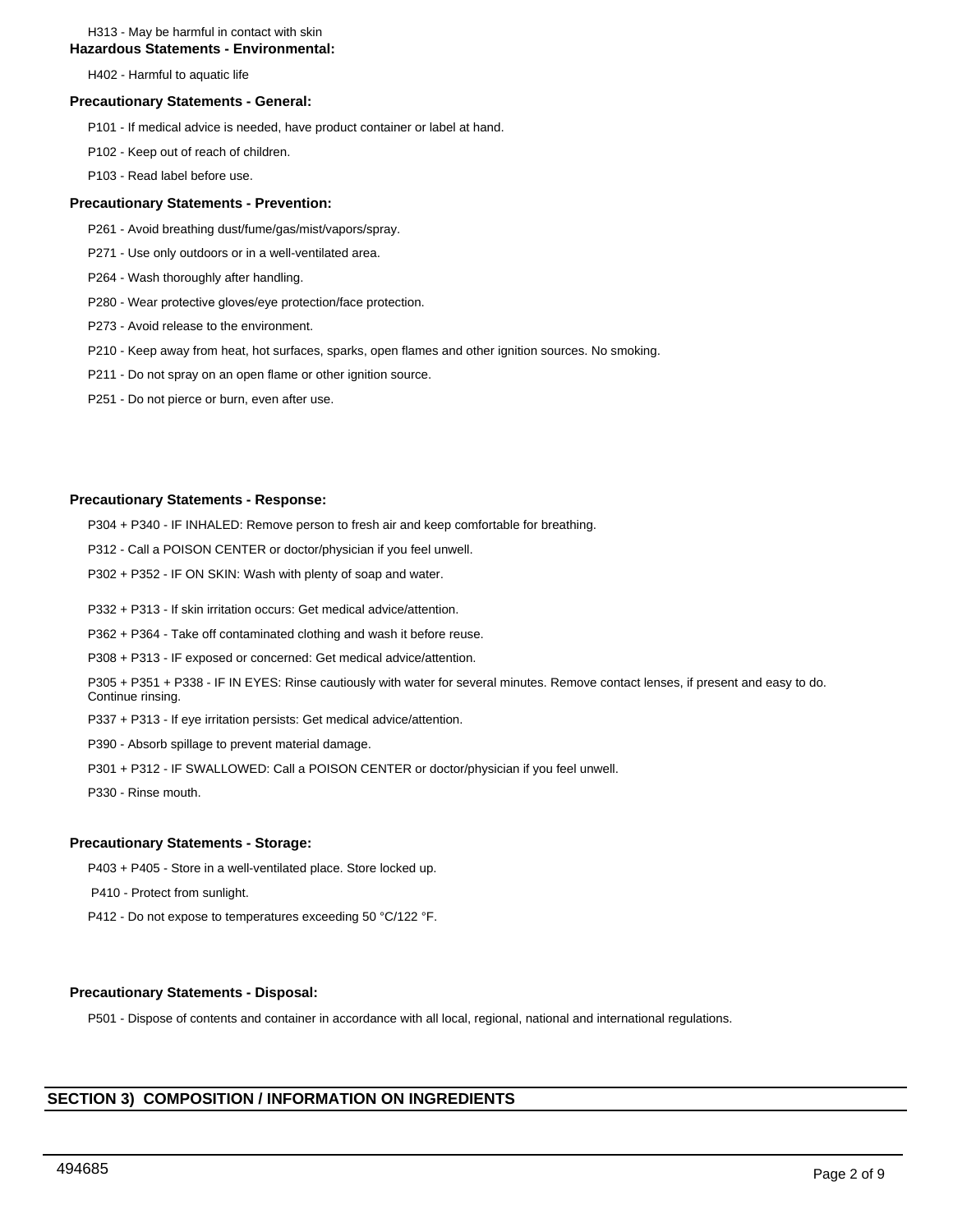| <b>CAS</b>   | <b>Chemical Name</b>      | % By Weight  |
|--------------|---------------------------|--------------|
| 0000075-09-2 | <b>METHYLENE CHLORIDE</b> | 44% - 70%    |
| 0000074-98-6 | <b>PROPANE</b>            | $5\% - 11\%$ |
| 0000064-17-5 | ETHYL ALCOHOL             | $3\% - 9\%$  |
| 0000106-97-8 | <b>BUTANE</b>             | $3\% - 7\%$  |
| 0000075-28-5 | ISOBUTANE                 | $1\% - 3\%$  |
| 0064475-85-0 | MINERAL SPIRITS           | $1\% - 3\%$  |
| 0000141-43-5 | ETHANOLAMINE              | $1\% - 3\%$  |

# **SECTION 4) FIRST-AID MEASURES**

### **Inhalation:**

Remove source of exposure or move person to fresh air and keep comfortable for breathing.

If exposed/feel unwell/concerned: Call a POISON CENTER/doctor.

Eliminate all ignition sources if safe to do so.

### **Eye Contact:**

Remove source of exposure or move person to fresh air. Rinse eyes cautiously with lukewarm, gently flowing water for several minutes, while holding the eyelids open. Remove contact lenses, if present and easy to do. Continue rinsing for a duration of 15-20 minutes. Take care not to rinse contaminated water into the unaffected eye or onto the face. If eye irritation persists: Get medical advice/attention.

### **Skin Contact:**

Take off immediately all contaminated clothing, shoes and leather goods (e.g. watchbands, belts). Gently blot or brush away excess product. Wash with plenty of lukewarm, gently flowing water for a duration of 15-20 minutes. Call a POISON CENTER/doctor if you feel unwell. Store contaminated clothing under water and wash before reuse or discard.

### **Ingestion:**

Rinse mouth. Do NOT induce vomiting. Immediately call a POISON CENTER/doctor. If vomiting occurs naturally, lie on your side, in the recovery position.

Never give anything by mouth to an unconscious or convulsing victim. Keep person warm and quiet.

### **SECTION 5) FIRE-FIGHTING MEASURES**

### **Suitable Extinguishing Media:**

Use water, fog, dry chemical, or carbon dioxide.

Carbon dioxide can displace oxygen. Use caution when applying carbon dioxide in confined spaces. Simultaneous use of foam and water on the same surface is to be avoided as water destroys the foam.

### **Unsuitable Extinguishing Media:**

Water may be ineffective but can be used to cool containers exposed to heat or flame.

### **Specific Hazards in Case of Fire:**

Contents under pressure. Keep away from ignition sources and open flames. Exposure of containers to extreme heat and flames can cause them to rupture often with violent force.

Aerosol cans may rupture when heated.

Heated cans may burst.

In fire, will decompose to carbon dioxide, carbon monoxide

### **Fire-Fighting Procedures:**

Isolate immediate hazard area and keep unauthorized personnel out. Stop spill/release if it can be done safely. Move undamaged containers from immediate hazard area if it can be done safely. Water spray may be useful in minimizing or dispersing vapors and to protect personnel.

Dispose of fire debris and contaminated extinguishing water in accordance with official regulations.

### **Special Protective Actions:**

Wear protective pressure self-contained breathing apparatus (SCBA)and full turnout gear.

Care should always be exercised in dust/mist areas.

# **SECTION 6) ACCIDENTAL RELEASE MEASURES**

### **Emergency Procedure:**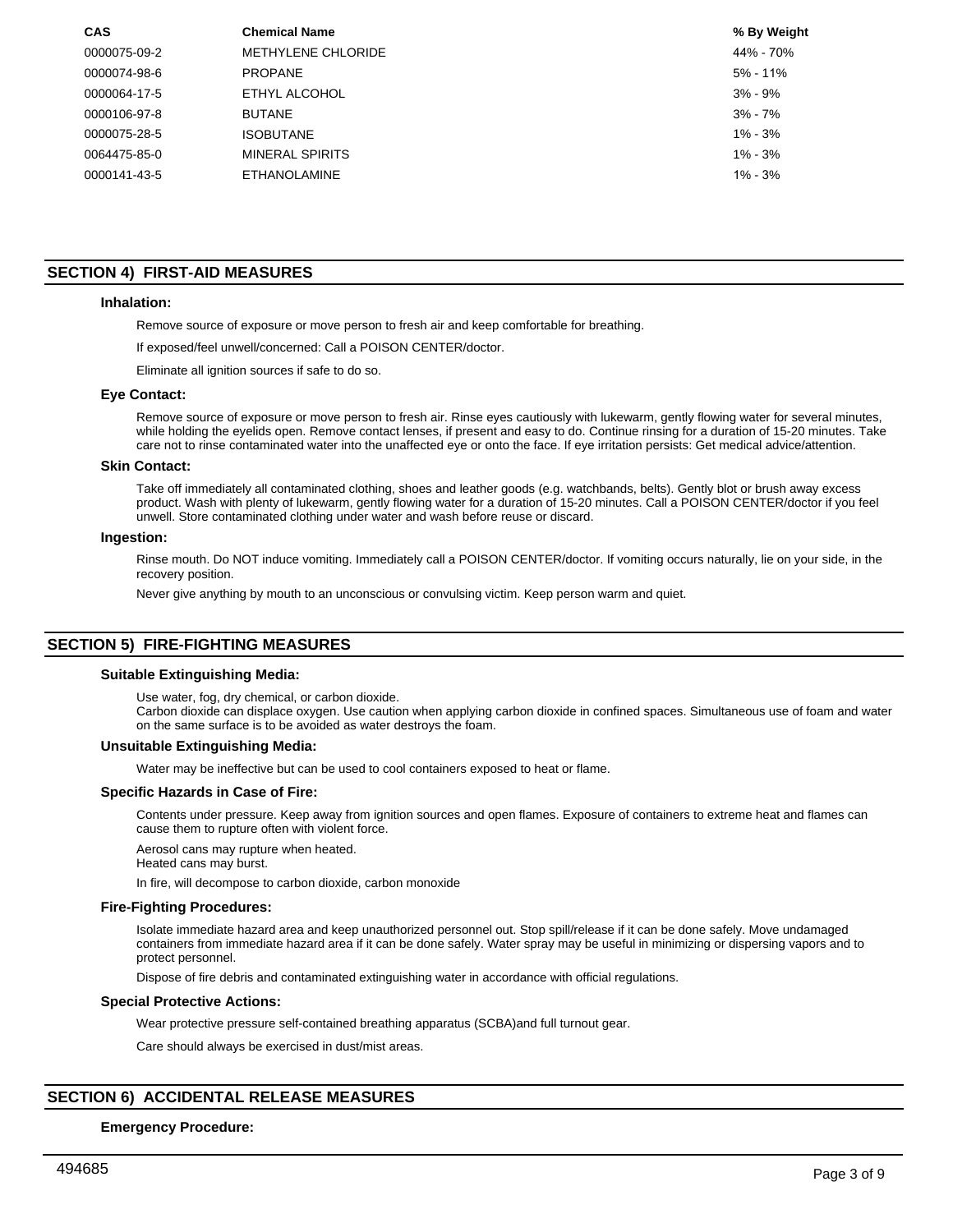### Flammable/combustible material.

ELIMINATE all ignition sources (no smoking, flares, sparks, or flames in immediate area). Stay upwind; keep out of low areas. Immediately turn off or isolate any source of ignition. Keep unnecessary people away; isolate hazard area and deny entry. Do not touch or walk through spilled material. Clean up immediately. Use absorbent sweeping compound to soak up material and put into suitable container for proper disposal.

### **Recommended Equipment:**

Positive pressure, full-face piece self-contained breathing apparatus(SCBA), or positive pressure supplied air respirator with escape SCBA (NIOSH approved).

### **Personal Precautions:**

ELIMINATE all ignition sources (no smoking, flares, sparks, or flames in immediate area). Use explosion proof equipment. Avoid breathing vapor. Avoid contact with skin, eye or clothing. Do not touch damaged containers or spilled materials unless wearing appropriate protective clothing.

### **Environmental Precautions:**

Stop spill/release if it can be done safely. Prevent spilled material from entering sewers, storm drains, other unauthorized drainage systems and natural waterways by using sand, earth, or other appropriate barriers.

# **SECTION 7) HANDLING AND STORAGE**

### **General:**

For industrial and institutional use only. For use by trained personnel only. Keep away from children. Wash hands after use. Do not get in eyes, on skin or on clothing. Do not breathe vapors or mists. Use good personal hygiene practices. Eating, drinking and smoking in work areas is prohibited. Remove contaminated clothing and protective equipment before entering eating areas. Eyewash stations and showers should be available in areas where this material is used and stored.

### **Ventilation Requirements:**

Use only with adequate ventilation to control air contaminants to their exposure limits. The use of local ventilation is recommended to control emissions near the source.

### **Storage Room Requirements:**

Keep container(s) tightly closed and properly labeled. Store in cool, dry, well-ventilated areas away from heat, direct sunlight and incompatibilities. Store in approved containers and protect against physical damage. Keep containers securely sealed when not in use. Indoor storage should meet OSHA standards and appropriate fire codes. Containers that have been opened must be carefully resealed to prevent leakage. Empty container retain residue and may be dangerous.

Do not cut, drill, grind, weld, or perform similar operations on or near containers. Do not pressurize containers to empty them. Ground all structures, transfer containers and equipment to conform to the national electrical code. Use procedures that prevent static electrical sparks. Static electricity may accumulate and create a fire hazard.

Store at temperatures below 120°F.

# **SECTION 8) EXPOSURE CONTROLS, PERSONAL PROTECTION**

### **Eye Protection:**

Chemical goggles, safety glasses with side shields or vented/splash proof goggles. Contact lenses may absorb irritants. Particles may adhere to lenses and cause corneal damage.

### **Skin Protection:**

Wear gloves, long sleeved shirt, long pants and other protective clothing as required to minimize skin contact.

Use of gloves approved to relevant standards made from the following materials may provide suitable chemical protection: PVC, neoprene or nitrile rubber gloves. Suitability and durability of a glove is dependent on usage, e.g. frequency and duration of contact, chemical resistance of glove material, glove thickness, dexterity. Always seek advice from glove suppliers. Contaminated gloves should be replaced. Chemical-resistant clothing is recommended to avoid prolonged contact. Avoid unnecessary skin contact.

### **Respiratory Protection:**

If engineering controls do not maintain airborne concentrations to a level which is adequate to protect worker, a respiratory protection program that meets or is equivalent to OSHA 29 CFR 1910.134 and ANSI Z88.2 should be followed. Check with respiratory protective equipment suppliers. Where air-filtering respirators are suitable, select an appropriate combination of mask and filter. Select a filter suitable for combined particulate/organic gases and vapors.

When spraying more than one half can continuously or more than one can consecutively, use NIOSH approved respirator.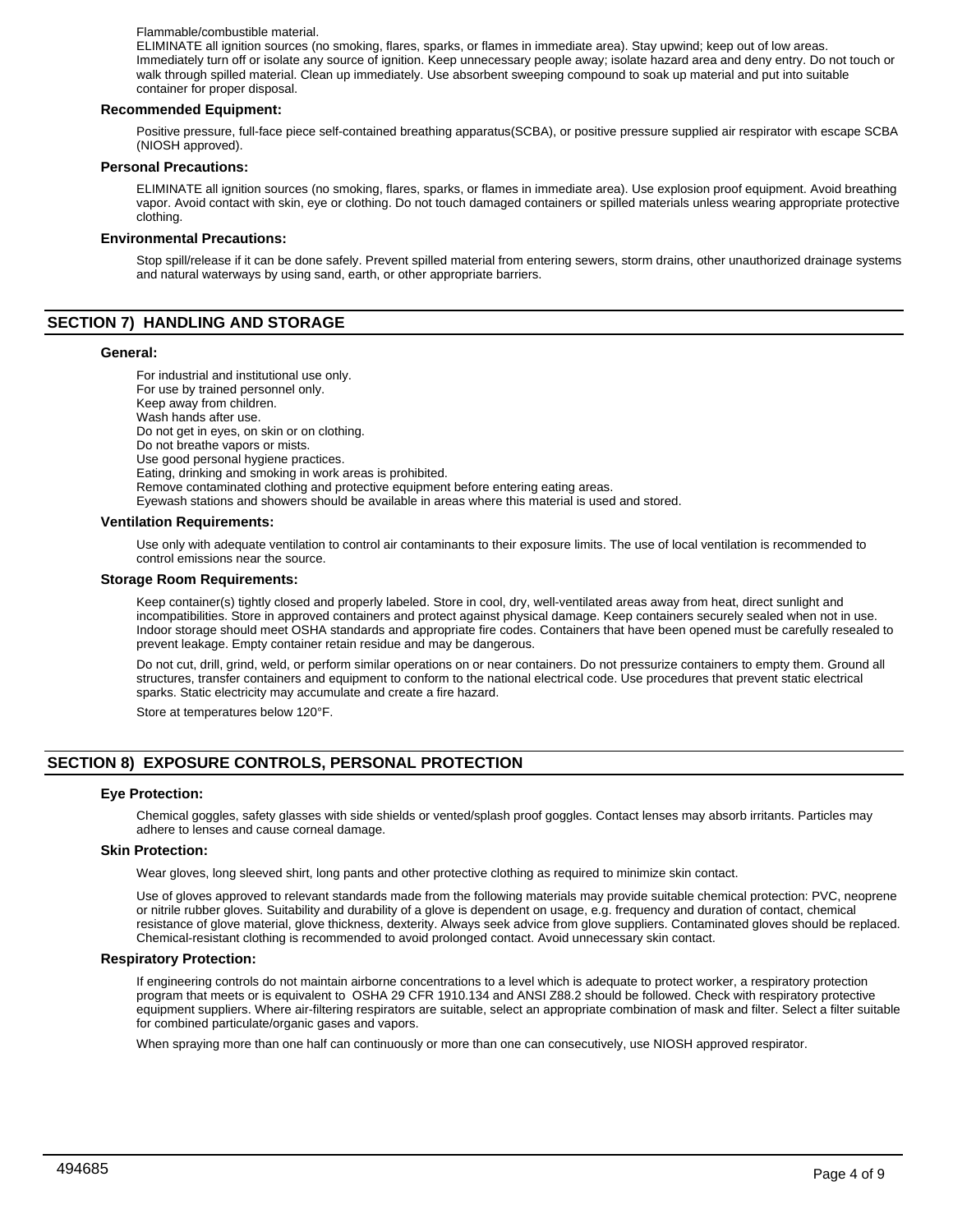| <b>Chemical Name</b>                | <b>OSHA</b><br>TWA<br>(ppm) | <b>OSHA</b><br><b>TWA</b><br>(mg/m3) | <b>OSHA</b><br><b>STEL</b><br>(ppm) | <b>OSHA</b><br><b>STEL</b><br>(mg/m3) | <b>OSHA</b><br>Tables (Z1,<br>Z2, Z3 | <b>OSHA</b><br>Carcinogen | <b>OSHA</b><br><b>Skin</b><br>designation | <b>NIOSH</b><br><b>TWA</b><br>(ppm) | <b>NIOSH</b><br>TWA<br>(mg/m3) | <b>NIOSH</b><br><b>STEL</b><br>(ppm) | <b>NIOSH</b><br><b>STEL</b><br>(mg/m3) | <b>NIOSH</b><br>Carcinogen |
|-------------------------------------|-----------------------------|--------------------------------------|-------------------------------------|---------------------------------------|--------------------------------------|---------------------------|-------------------------------------------|-------------------------------------|--------------------------------|--------------------------------------|----------------------------------------|----------------------------|
| <b>BUTANE</b>                       |                             |                                      |                                     |                                       |                                      |                           |                                           | 800                                 | 1900                           |                                      |                                        |                            |
| <b>ETHANOLAMINE</b>                 | 3                           | 6                                    |                                     |                                       |                                      |                           |                                           | 3                                   | 8                              | 6                                    | 15                                     |                            |
| <b>ETHYL ALCOHOL</b>                | 1000                        | 1900                                 |                                     |                                       |                                      |                           |                                           | 1000                                | 1900                           |                                      |                                        |                            |
| <b>ISOBUTANE</b>                    |                             |                                      |                                     |                                       |                                      |                           |                                           | 800                                 | 1900                           |                                      |                                        |                            |
| <b>METHYLENE</b><br><b>CHLORIDE</b> | 25(a)                       |                                      | 125/15<br>minutes                   |                                       | 1,2                                  |                           |                                           | b                                   |                                |                                      |                                        |                            |
| <b>PROPANE</b>                      | 1000                        | 1800                                 |                                     |                                       |                                      |                           |                                           | 1000                                | 1800                           |                                      |                                        |                            |

| Chemical Name                       | <b>ACGIH</b><br><b>TWA</b><br>(ppm)                | <b>ACGIH</b><br><b>TWA</b><br>(mg/m3) | <b>ACGIH</b><br><b>STEL</b><br>(ppm) | <b>ACGIH</b><br><b>STEL</b><br>(mg/m3) |
|-------------------------------------|----------------------------------------------------|---------------------------------------|--------------------------------------|----------------------------------------|
| <b>BUTANE</b>                       | 1000                                               |                                       |                                      |                                        |
| <b>ETHANOLAMINE</b>                 | 3                                                  | 7.5                                   | 6                                    | 15                                     |
| ETHYL ALCOHOL                       |                                                    |                                       | 1000                                 |                                        |
| <b>ISOBUTANE</b>                    | 1000                                               |                                       |                                      |                                        |
| <b>METHYLENE</b><br><b>CHLORIDE</b> | 50                                                 | 174                                   |                                      |                                        |
| <b>PROPANE</b>                      | See<br>Appendix<br>F: Minimal<br>Oxygen<br>Content |                                       |                                      |                                        |

# **SECTION 9) PHYSICAL AND CHEMICAL PROPERTIES**

# **Physical and Chemical Properties**

|       | Density                      | 8.20360 lb/gal    |
|-------|------------------------------|-------------------|
|       | Density VOC                  | 2.19848 lb/gal    |
| % VOC |                              | 26.79899%         |
|       | <b>VOC Actual</b>            | 2.19848 lb/gal    |
|       | Ib VOC/gal Solid             | 0.00000 lb/gal    |
|       | <b>VOC Regulatory</b>        | 2.19848 lb/gal    |
|       | Ib VOC/Ib Solid              | 131.11052 lb/lb   |
|       | Appearance                   | N.A.              |
|       | <b>Odor Threshold</b>        | N.A.              |
|       | Odor Description             | N.A.              |
|       | pH                           | N.A.              |
|       | <b>Water Solubility</b>      | Nil               |
|       | Flammability                 | N.A.              |
|       | Flash Point Symbol           | N.A.              |
|       | <b>Flash Point</b>           | N.A.              |
|       | Viscosity                    | N.A.              |
|       | Lower Explosion Level        | 1                 |
|       | <b>Upper Explosion Level</b> | 12.7              |
|       | Vapor Pressure               | N.A.              |
|       | Vapor Density                | Slower than ether |
|       | <b>Melting Point</b>         | N.A.              |

L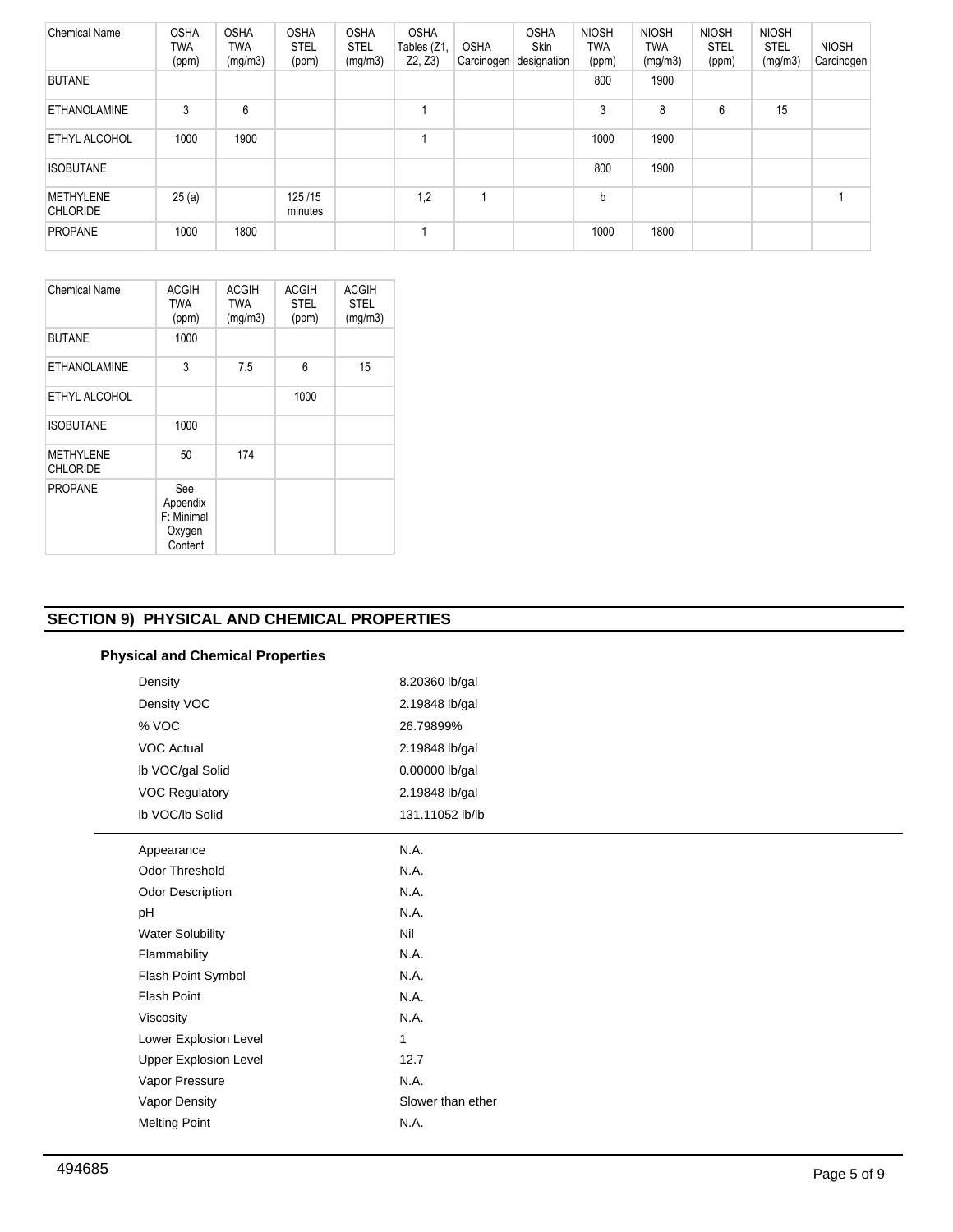| Freezing Point          | N.A.              |
|-------------------------|-------------------|
| Low Boiling Point       | 0 °F              |
| High Boiling Point      | 395 °F            |
| Decomposition Pt        | 0                 |
| Auto Ignition Temp      | N.A.              |
| <b>Evaporation Rate</b> | Slower than ether |
|                         |                   |

# **SECTION 10) STABILITY AND REACTIVITY**

# **Stability:**

Stable.

### **Conditions to Avoid:**

High temperatures.

### **Incompatible Materials:**

None known.

# **Hazardous Reactions/Polymerization:**

Will not occur.

### **Hazardous Decomposition Products:**

In fire, will decompose to carbon dioxide, carbon monoxide.

# **SECTION 11) TOXICOLOGICAL INFORMATION**

### **Skin Corrosion/Irritation:**

Overexposure will cause defatting of skin.

Causes skin irritation

### **Serious Eye Damage/Irritation:**

Overexposure will cause redness and burning sensation.

Causes serious eye irritation

### **Carcinogenicity:**

Suspected of causing cancer.

### **Germ Cell Mutagenicity:**

No data available

### **Reproductive Toxicity:**

No data available

### **Respiratory/Skin Sensitization:**

No data available

### **Specific Target Organ Toxicity - Single Exposure:**

May cause respiratory irritation

### **Specific Target Organ Toxicity - Repeated Exposure:**

May cause damage to organs through prolonged or repeated exposure.

# **Aspiration Hazard:**

No data available

### **Acute Toxicity:**

Inhalation: effect of overexposure include irritation of respiratory tract, headache, dizziness, nausea, and loss of coordination. Extreme overexposure may result in unconsciousness and possibly death.

0000064-17-5 ETHYL ALCOHOL

LC50 (mouse): Approximately 21000 ppm (4-hour exposure); cited as 39 g/m3 (4-hour exposure) (1, unconfirmed)

LD50 (oral, rat): 7060 mg/kg (41); 10600 mg/kg (41); 13660 mg/kg (37) LD50 (oral, mouse): 3450 mg/kg (1, unconfirmed) LD50 (oral, guinea pig): 5560 mg/kg (37)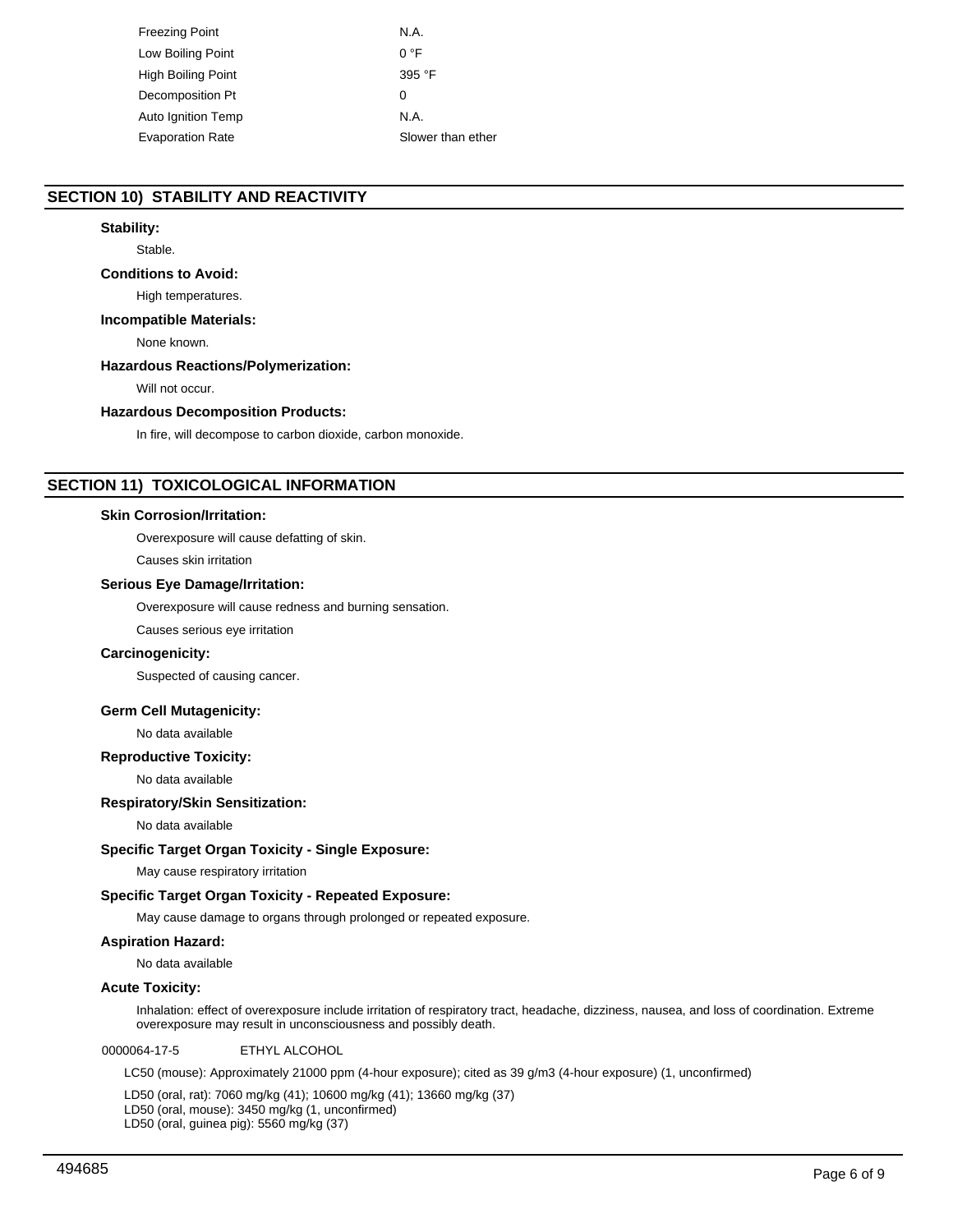0000141-43-5 ETHANOLAMINE

LD50 (oral, rat): 1720 mg/kg (10); 2100 mg/kg (3); 2740 mg/kg (3,8) LD50 (oral, mouse): 700 mg/kg (10) LD50 (oral, guinea pig): 620 mg/kg (10) LD50 (oral, rabbit): 1000 mg/kg (10) LD50 (dermal, rabbit): 1018 mg/kg (cited as 1 mL/kg) (10)

0000075-09-2 METHYLENE CHLORIDE

LC50 (guinea pig): 11600 ppm (6-hour exposure) (7) LC50 (rat): 57000 ppm (15-minute exposure) (8) LC50 (mouse): 16186 ppm (8-hour exposure) (9)

LD50 (oral, rat): 2100 to 3000 mg/kg (1)

0000075-28-5 ISOBUTANE

LC50 (mouse, inhalation): 520,000 ppm (52%); 2-hour exposure.(4)

0000106-97-8 BUTANE

LC50 (mouse): 202000 ppm (481000 mg/m3) (4-hour exposure); cited as 680 mg/L (2-hour exposure) (9) LC50 (rat): 276000 ppm (658000 mg/m3) (4-hour exposure); cited as 658 mg/L (4- hour exposure) (9)

### **Potential Health Effects - Miscellaneous**

0000064-17-5 ETHYL ALCOHOL

The following medical conditions may be aggravated by exposure: liver disease. Tests in some laboratory animals indicate this compound may have embryotoxic activity. Tests in animals demonstrate reproductive toxicity. Ingestion may cause any of the following: stupor (central nervous system depression), gastrointestinal irritation. If absorbed through the skin, may be: harmful.

0000075-09-2 METHYLENE CHLORIDE

Is an IARC, NTP or OSHA Carcinogen. There is limited evidence that this substance causes spontaneous abortions. Contact can severely irritate and burn the skin and eyes with possible eye damage. Skin contact may cause inflammation and burns. Inhalation of high concentrations can have narcotic effects; Carbon monoxide produced as a metabolite in the body.

### **Acute Exposure**

0000075-09-2 METHYLENE CHLORIDE

The substance is irritating to the eyes, skin and respiratory tract. It can cause effects on the CNS, blood, liver, heart and lungs. Exposure could cause carbon monoxide poisoning resulting in impaired functions. Exposure at high concentrations could cause lowering of consciousness and death. Methylene Chloride is a potent irritant of mucous membranes. If swallowed, the substance may cause vomiting and could result in aspiration pneumonitis.

### **Chronic Exposure**

0000075-09-2 METHYLENE CHLORIDE

 Inhalation exposure may result in neurological symptoms, including paraesthesiae, respiratory irritation and gastrointestinal disturbances. Long term exposure causes damage to the CNS and to the liver. Repeated or prolonged contact with skin may cause dermatitis.

### **SECTION 12) ECOLOGICAL INFORMATION**

### **Toxicity:**

Harmful to aquatic life

### **Persistence and Degradability:**

No data available.

### **Bio-Accumulative Potential:**

No data available.

**Mobility in Soil:**

No data available.

### **Other Adverse Effects:**

No data available.

### **SECTION 13) DISPOSAL CONSIDERATIONS**

### **Water Disposal:**

Under RCRA, it is the responsibility of the user of the product, to determine a the time of disposal whether the product meets RCRA criteria for hazardous waste. Waste management should be in full compliance with federal, state, and local laws.

Empty containers retain product residue which may exhibit hazards of material, therefore do not pressurize, cut, glaze, weld or use for any other purposes. Return drums to reclamation centers for proper cleaning and reuse.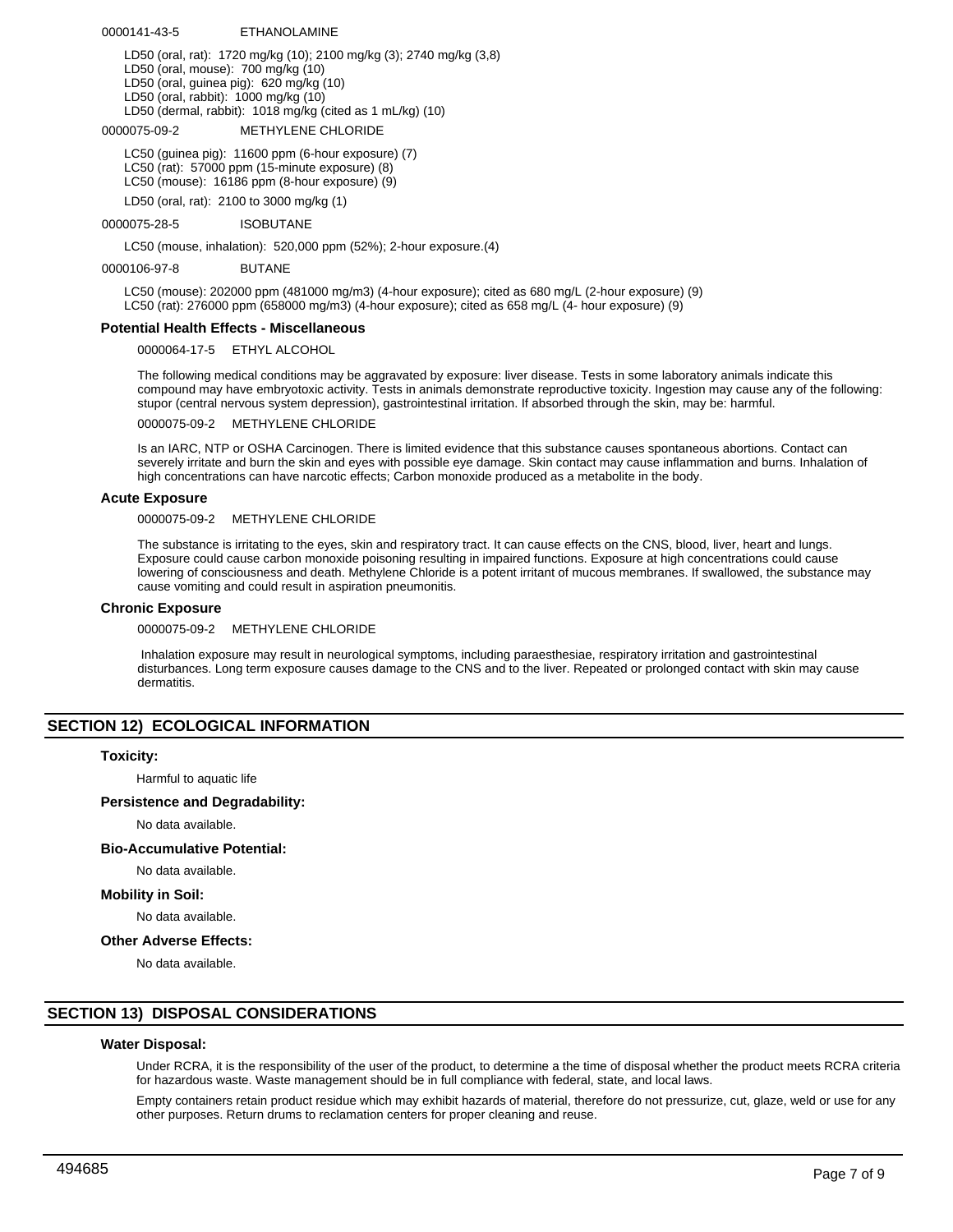# **U.S. DOT Information:**

Consumer Commodity, ORM-D

# **IMDG Information:**

Consumer Commodity, ORM-D

# **IATA Information:**

Consumer Commodity, ORM-D

# **SECTION 15) REGULATORY INFORMATION**

| CAS          | <b>Chemical Name</b> | % By Weight | <b>Regulation List</b>                                                                             |
|--------------|----------------------|-------------|----------------------------------------------------------------------------------------------------|
| 0000075-09-2 | METHYLENE CHLORIDE   |             | 44% - 70% CERCLA, HAPS, SARA312, SARA313, TSCA, RCRA, ACGIH, CA_Prop65 - California Proposition 65 |
| 0000074-98-6 | <b>PROPANE</b>       |             | 5% - 13% SARA312.VOC TSCA ACGIH                                                                    |
| 0000064-17-5 | ETHYL ALCOHOL        |             | 3% - 9% SARA312, VOC TSCA, ACGIH                                                                   |
| 0000106-97-8 | <b>BUTANE</b>        |             | 3% - 7% SARA312.VOC.TSCA.ACGIH                                                                     |
| 0000075-28-5 | <b>ISOBUTANE</b>     | 1% - 3%     | SARA312, VOC, TSCA, ACGIH                                                                          |
| 0064475-85-0 | MINERAL SPIRITS      | 1% - 3%     | SARA312.VOC                                                                                        |
| 0000141-43-5 | <b>ETHANOLAMINE</b>  | 1% - 3%     | SARA312 VOC TSCA ACGIH                                                                             |

# **SECTION 16) OTHER INFORMATION**

### **Glossary:**

ACGIH- American Conference of Governmental Industrial Hygienists; ANSI- American National Standards Institute; Canadian TDG-Canadian Transportation of Dangerous Goods; CAS- Chemical Abstract Service; Chemtrec- Chemical Transportation Emergency Center (US); CHIP- Chemical Hazard Information and Packaging; DSL- Domestic Substances List; EC- Equivalent Concentration; EH40 (UK)- HSE Guidance Note EH40 Occupational Exposure Limits; EPCRA- Emergency Planning and Community Right-To-Know Act; ESL- Effects screening levels; HMIS- Hazardous Material Information Service; LC- Lethal Concentration; LD- Lethal Dose; NFPA- National Fire Protection Association; OEL- Occupational Exposure Limits; OSHA- Occupational Safety and Health Administration, US Department of Labor; PEL- Permissible Exposure Limit; SARA (Title III)- Superfund Amendments and Reauthorization Act; SARA 313- Superfund Amendments and Reauthorization Act, Section 313; SCBA- Self-Contained Breathing Apparatus; STEL- Short Term Exposure Limit; TCEQ - Texas Commission on Environmental Quality; TLV- Threshold Limit Value; TSCA- Toxic Substances Control Act Public Law 94-469; TWA

- Time Weighted Value; US DOT- US Department of Transportation; WHMIS- Workplace Hazardous Materials Information System.